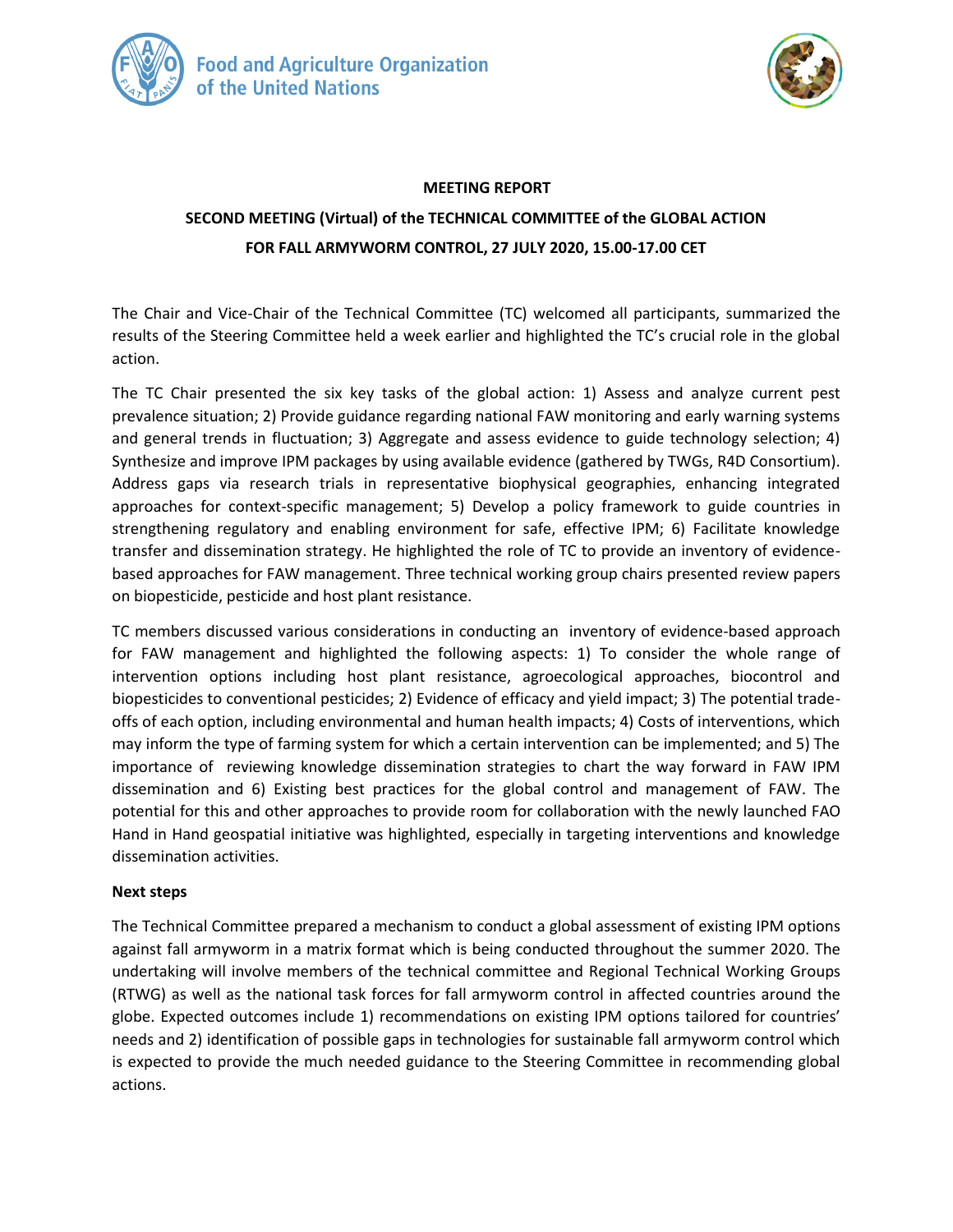### ANNEX 1: AGENDA

| <b>TIME</b> | <b>ITEMS</b>                                                                                                                                  | <b>PRESENTER</b>                                                                                               |
|-------------|-----------------------------------------------------------------------------------------------------------------------------------------------|----------------------------------------------------------------------------------------------------------------|
| 15.00-15.05 | Opening remarks                                                                                                                               | Bukar Tijani, Vice Chair                                                                                       |
| 15.05-15.10 | Welcome remarks                                                                                                                               | Robert Bertram, Chair                                                                                          |
| 15.10-15.20 | Report on the Global Action implementation                                                                                                    | Elisabetta Tagliati, Chief<br><b>Technical Adviser</b>                                                         |
| 15.20-15.35 | Technical Committee Workplan                                                                                                                  | Robert Bertram, Chair                                                                                          |
|             | Theory of Change<br><b>Main Tasks</b>                                                                                                         |                                                                                                                |
| 15.35-15.50 | <b>Comments and discussion</b>                                                                                                                |                                                                                                                |
| 15:50-16.05 | Next steps to operationalize initial Workplan Tasks<br>Inventory of viable FAW control tools<br>assessment of pest prevalence and crop impact | Robert Bertram, Chair                                                                                          |
| 16.05-16.15 | <b>Biopesticides - Review Paper</b>                                                                                                           | Ken Wilson,<br>Co-Chair of the<br>Bio-pesticides and<br>Synthetic pesticide<br><b>TWG</b>                      |
| 16.15-16.25 | Pesticides - Review Paper                                                                                                                     | Paul Jepson,<br>Co-Chair of the Bio-<br>pesticides and Synthetic<br>pesticide TWG                              |
| 16.25-16.40 | Bio-technology - Review Paper                                                                                                                 | Bodupalli Prasanna,<br>Chair of the Host Plant<br>resistance and<br><b>Transgenic Resistance</b><br><b>TWG</b> |
| 16.40-16.55 | Brief comments and discussions                                                                                                                |                                                                                                                |
| 16.55-17.00 | Brief closing comments from the Chair and Vice Chair                                                                                          | Robert Bertram, Chair<br>Bukar Tijani, Vice Chair                                                              |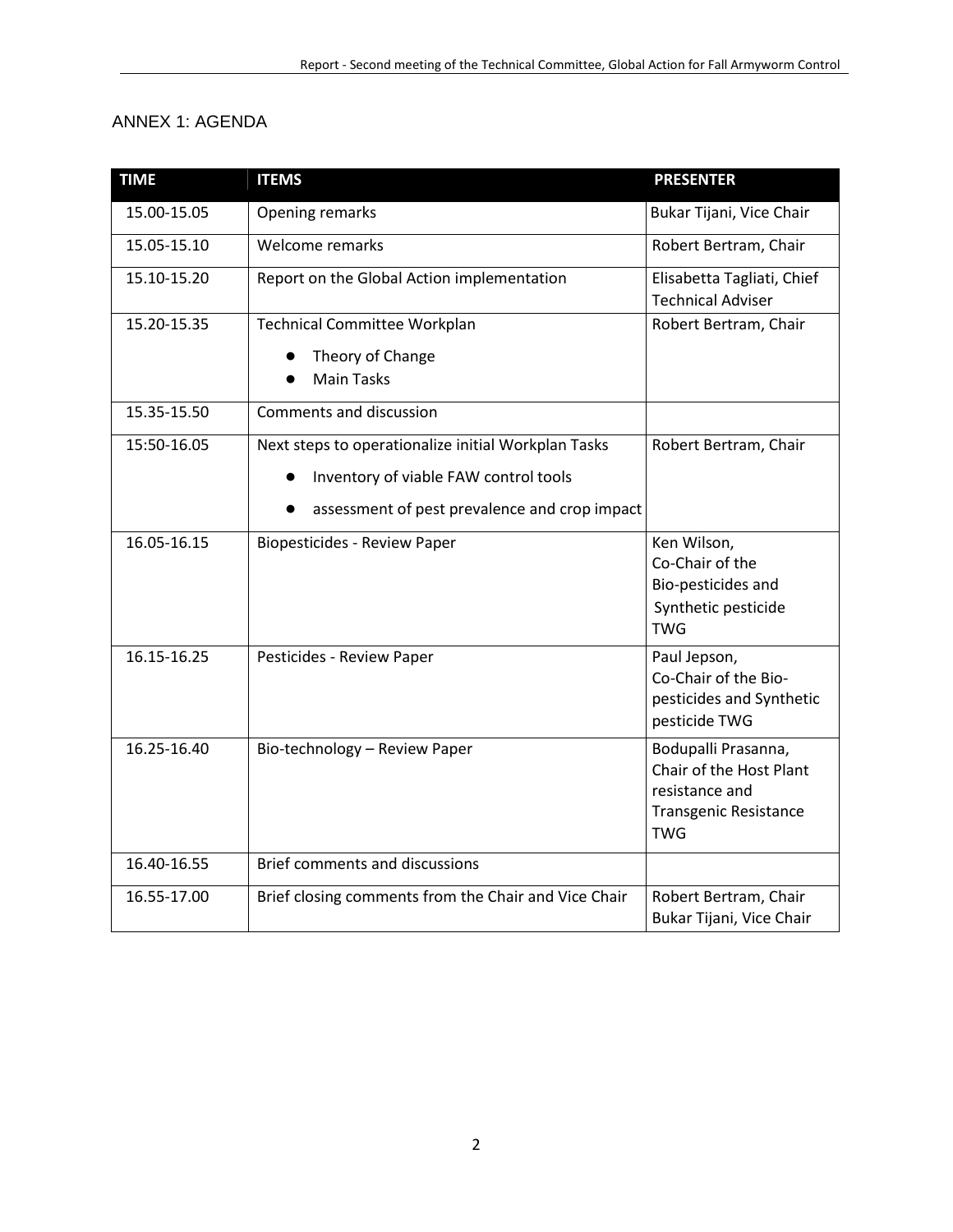## ANNEX 2: Membership list

|    | Name, Last name                                                                                            | <b>Organization name, Address</b>                                                     |
|----|------------------------------------------------------------------------------------------------------------|---------------------------------------------------------------------------------------|
|    |                                                                                                            | <b>International Research Institutes</b>                                              |
| 1. | Mr Sunday Ekesi<br>Director of Research and Partnerships                                                   | International Centre of Insect Physiology and Ecology<br>(icipe), Kenya               |
| 2. | Mr Malik Ba<br>Country Representative - Niger, West<br>& Central Africa Program                            | International Crops Research Institute for the Semi-<br>Arid Tropics (ICRISAT), Niger |
| 3. | Mr Georg Goergen<br>Entomologist / Biocontrol Specialist                                                   | International Institute of Tropical Agriculture (IITA),<br><b>Benin</b>               |
| 4. | Mr BM. Prasanna<br>Director of CIMMYT's Global Maize<br>Program and the CGIAR Research<br>Program on Maize | International Maize and Wheat improvement Center<br>(CIMMYT), Mexico                  |
| 5. | Mr Robert Day<br>Programme Executive, Action on<br>Invasives                                               | Centre of Agriculture and Bioscience international<br>(CABI), United Kingdom          |
| 6. | Mr Julien Godwin<br>Programme Support Manager, Action<br>on Invasives                                      | Centre of Agriculture and Bioscience international<br>(CABI), United Kingdom          |
| 7. | <b>Mr Rhett Harrison</b><br>Tropical Forest Ecologist &<br><b>Conservation Biologist</b>                   | International Centre for Agroforestry Research<br>(ICRAF), Zambia                     |
|    |                                                                                                            | <b>National Research Institutes</b>                                                   |
| 8. | Mr Ivan Hiltpold<br>Biologist                                                                              | AgroScope, Switzerland                                                                |
| 9. | Mr Syed Nurul Alam<br><b>Principal Scientific Officer</b>                                                  | BARI-Bangladesh, Bangladesh                                                           |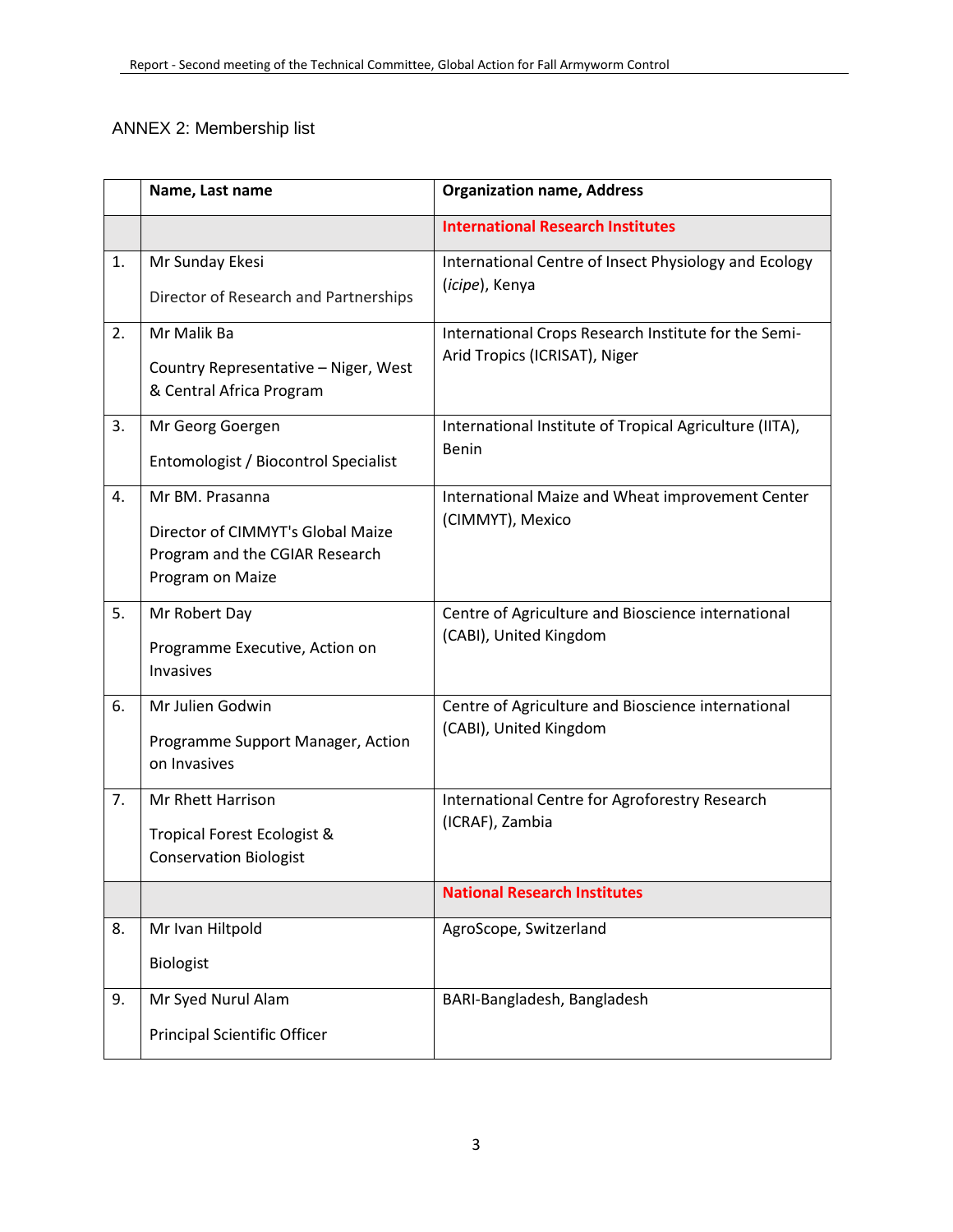| 10. | Mr Sujay Rakshit, Director                                                                       | ICAR-Indian Institute of Maize Research, PAU Campus,<br>Ludhiana, Punjab (India)                  |
|-----|--------------------------------------------------------------------------------------------------|---------------------------------------------------------------------------------------------------|
| 11. | Mr Wang Zhenying<br>Professor, Department of Agricultural<br>Insects                             | Chinese Academy of Agriculture Science (CAAS),<br>Beijing, China                                  |
| 12. | Mr Ivan Cruz<br>Senior Researcher (Entomology)                                                   | Brazilian Agriculture Research Corporation<br>(EMBRAPA), Brasília, Brazil                         |
| 13. | Mr Carlos Blanco<br>Senior entomologist                                                          | United States Department of Agriculture (USDA/ARS),<br>Washington, D.C., United States of America |
|     |                                                                                                  | <b>Academia</b>                                                                                   |
| 14. | Mr Greg Neussly<br>Professor, Director of the Everglades<br><b>Research and Education Center</b> | University of Florida, Belle Glade, United States of<br>America                                   |
| 15. | Mr Ken Wilson<br>Professor                                                                       | Lancaster University - Insect & Parasite Ecology Group<br>- iPEG, Lancaster, United Kingdom       |
| 16. | Mr Juan Ferre<br>Professor, Genetics                                                             | University of Valencia, Valenica, Spain                                                           |
| 17. | Mr Johnnie Van Den Berg<br>Professor; Program Manager:<br>Integrated Pest Management             | North-West University, South Africa                                                               |
| 18. | Mr David Hughes<br>Associate Professor of Entomology and<br><b>Biology</b>                       | Penn State University, Pennsylvania, United States of<br>America                                  |
| 19. | Ms Vera Ros<br><b>Assistant Professor</b>                                                        | Wageningen University & Research, Wageningen,<br>Netherlands                                      |
| 20. | Mr Stephan Winter<br>Head of Department Plant viruses                                            | Leibniz-Institut DSMZ, Braunschweig, Germany                                                      |
| 21. | Mr Paul Jepson<br>Director of Technical Operations                                               | Oregon State University, Corvallis, United States of<br>America                                   |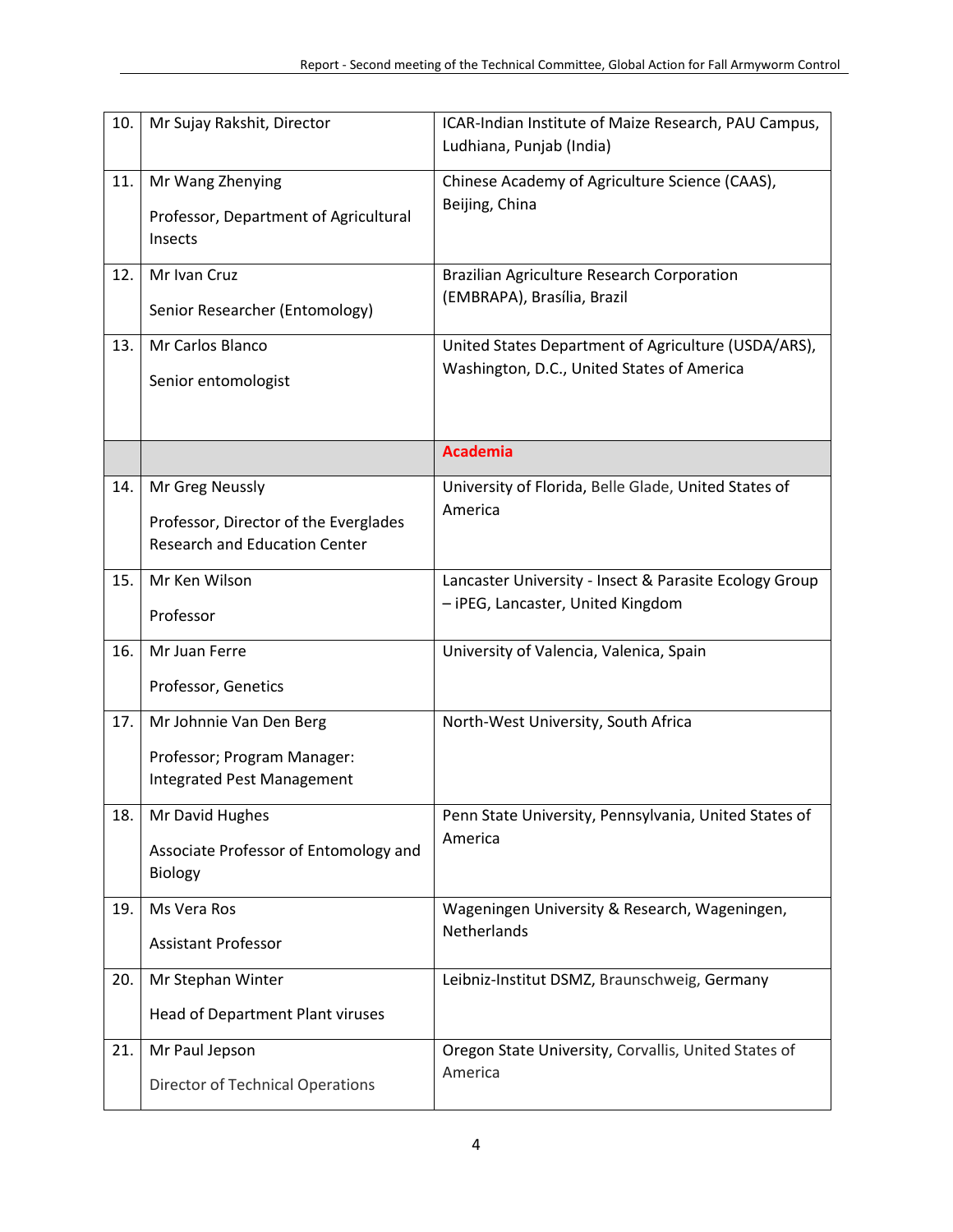|     |                                                         | <b>NGOs/Civil Society</b>                                      |
|-----|---------------------------------------------------------|----------------------------------------------------------------|
| 22. | Ms Sheila Willis<br>Head of International Programmes    | Pesticide Action Network (PAN UK), Brighton, United<br>Kingdom |
| 23. | Mr Mel Oluoch                                           | SASAKAWA Africa Association, Kenya                             |
|     | <b>Regional Director</b>                                |                                                                |
| 24. | Mr Emmanuel Okogbenin                                   | African Agricultural Technology Foundation, Nairobi,           |
|     | <b>Director of Technical Operations</b>                 | Kenya                                                          |
|     |                                                         | <b>Private Sector</b>                                          |
| 25. | Mr Hans Mattaar                                         | AgroCare, Brussels, Belgium                                    |
|     | <b>Technical Director</b>                               |                                                                |
| 26. | Mr Andrew Ward                                          | Crop Life International, Brussels, Belgium                     |
|     | Stewardship Director                                    |                                                                |
| 27. | Ms Roma Gwynn                                           | IBMA International Bio-pesticides Manufacturers                |
|     | Vice-President                                          | Association, Brussels, Belgium                                 |
|     |                                                         | <b>Development Partners</b>                                    |
| 28. | <b>Mr Robert Bertram</b>                                | United States Agency for International Development             |
|     | Chief Scientist, Chair of Technical<br><b>Committee</b> | (USAID), Washington, D.C., United States of America            |
| 29. | Mr Chris Dale                                           | Plant Health Surveillance and Diagnostics Program              |
|     | <b>Assistant Director</b>                               | Plant Health Policy Branch, Biosecurity Plant Division         |
|     |                                                         | Australian Department of Agriculture, Water and<br>Environment |
| 30. | Ms May-Guri Sæthre                                      | Norwegian Institute of Bioeconomy Research (NIBIO),            |
|     |                                                         | residing in Ibadan, Nigeria                                    |
| 31. | Mr Hatem Fellah                                         | African Development Bank (AfDB), Regional Bureau,              |
|     | Principal agronomist                                    | Dakar, Senegal                                                 |
| 32. | Ms Dorothee André                                       | European Commission (EC), Brussels, Belgium                    |
|     | Deputy Head of Unit - Plant health and<br>biotechnology |                                                                |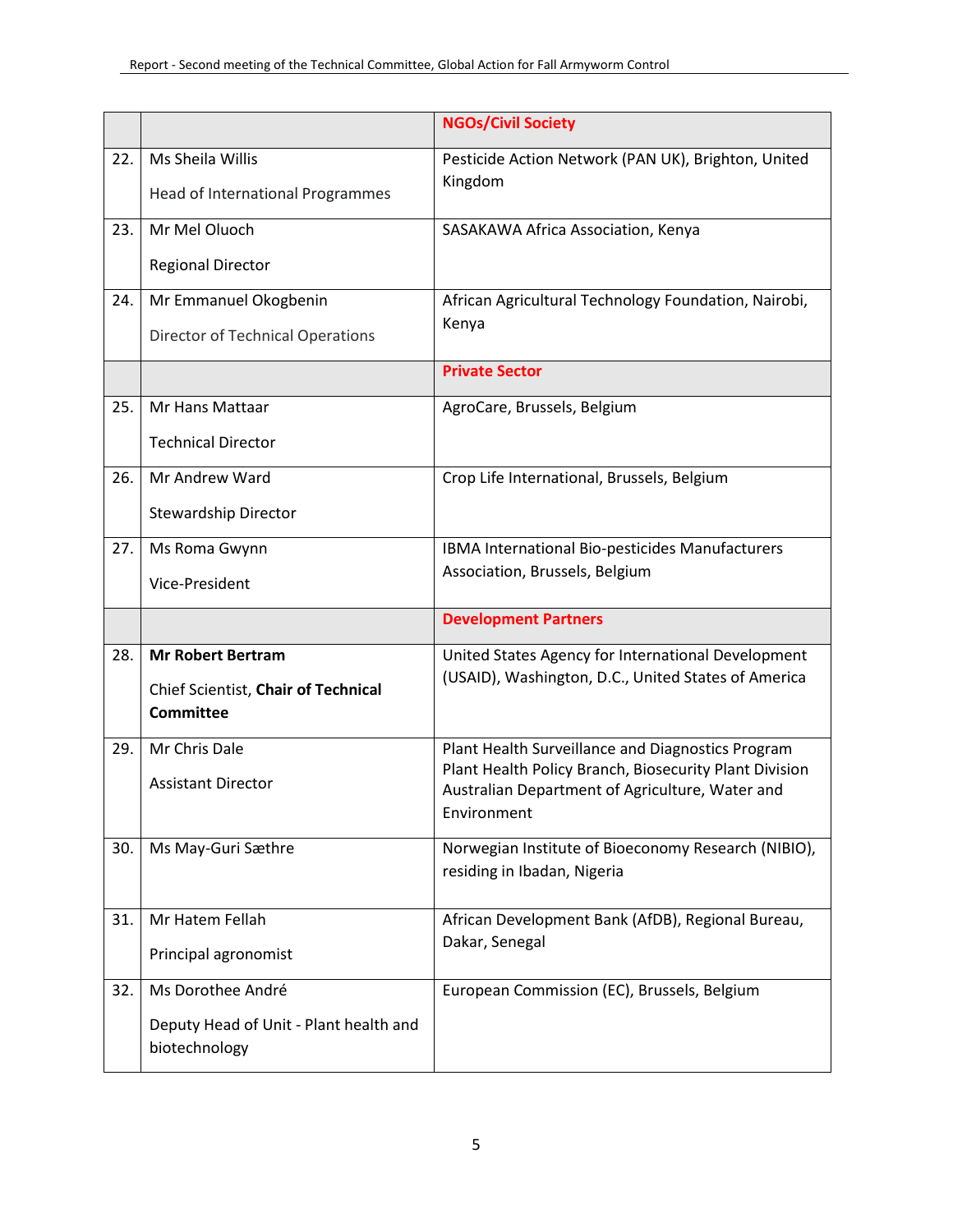| 33. | Mr Hanns Krebs                                 | European Commission (EC), Brussels, Belgium                                                  |
|-----|------------------------------------------------|----------------------------------------------------------------------------------------------|
| 34. | Ms Panagiota Mylona                            | European Commission (EC), Brussels, Belgium                                                  |
|     |                                                | <b>Food and Agriculture Organization of the United</b><br><b>Nations (FAO) Participation</b> |
| 35. | Mr Bukar Tijani                                | <b>FAO</b>                                                                                   |
|     | <b>Assistant Director-General</b>              |                                                                                              |
| 36. | Mr Rémi Nono Womdim                            | Plant Production and Protection Division (AGP)                                               |
|     | <b>Deputy Director</b>                         |                                                                                              |
| 37. | Ms Elisabetta Tagliati                         | Plant Production and Protection Division (AGP)                                               |
|     | <b>Chief Technical Advisor</b>                 |                                                                                              |
| 38. | Mr Baogen Gu                                   | Plant Production and Protection Division (AGP)                                               |
|     | Senior Agricultural Officer and Team<br>Leader |                                                                                              |
| 39. | Mr Jingyuan Xia                                | International Plant Protection Convention (IPPC)                                             |
|     | Secretary                                      | Secretariat                                                                                  |
| 40. | Ms Sarah Brunel, Implementation<br>Officer     | International Plant Protection Convention (IPPC)<br>Secretariat                              |
| 41. | Mr Zhongxin Chen                               | Information Technology Division (CIO)                                                        |
|     | Senior Information Technology Officer          |                                                                                              |
| 42. | Mr Niccolo Lombardi, Early Warning             | Agricultural Development Economics Division (ESA)                                            |
|     | <b>Early Action Specialist</b>                 |                                                                                              |
| 43. | Mr Mario Zappacosta                            | Trade and Markets Division (EST)                                                             |
|     | Senior Economist                               |                                                                                              |
| 44. | Mr Dominique Burgeon                           | Strategic Programme (SP) 5                                                                   |
|     | SP5 Leader                                     |                                                                                              |
| 45. | Ms Rosanne Marchesich                          | <b>Emergency and Resilience Division (PSE)</b>                                               |
|     | Senior Emergency and Rehabilitation<br>Officer |                                                                                              |